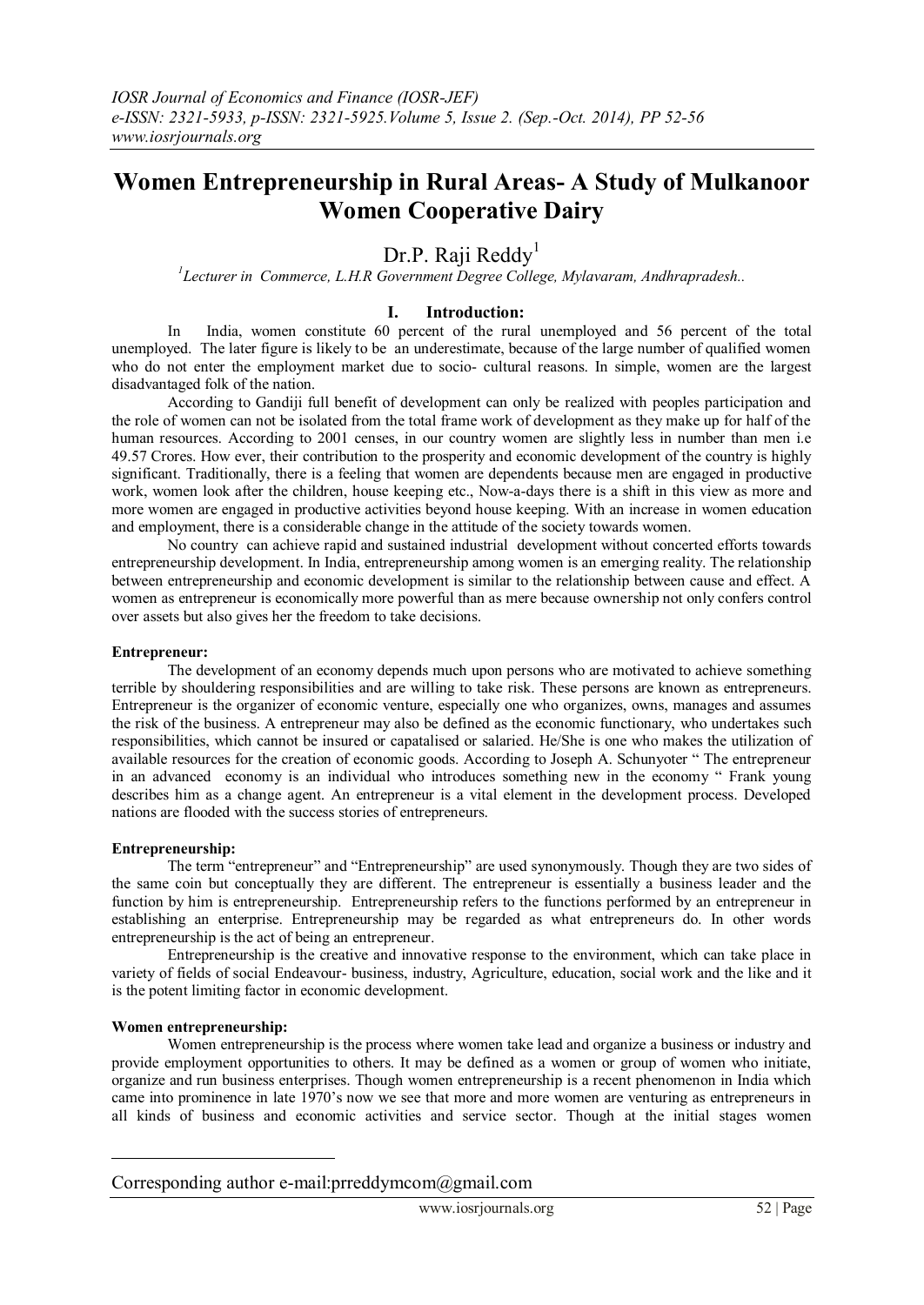entrepreneurship developed only at urban areas, lately it has extended its wings to rural and semi-urban areas too.

#### **Functions of an Entrepreneur:**

An entrepreneur performs multiple functions for the smooth coduct of the enterprise as well as for growth and expansion of his business. Some of the functions are given below.

1) Discovery of an idea 2) Organisation<br>3) Planning 4) Management

- 
- 
- 
- $\overline{4}$ ) Management 5) Decision making 6) Risk bearing 6) Risk bearing 7) Innovation 8) Diversification
	- 8) Diversification of production<br>10) Tackling labour problems
- $9$ ) Employer employee relations
- 11) Expansion Programme

#### **Classification of Entrepreneurs:**

In a study of American agriculture, Clarence Danhof classified entrepreneurs as fallows:

- 1). Innovating Entrepreneurs 2) Imitating entrepreneurs
- 3) Fabian Entrepreneurs 4) Drone Entrepreneurs

#### **Major Areas of Women Entrepreneurship:**

Although women can enter into any kind of business, few activities are identified as suitable for them. They Include, Agriculture, Horticulture, Dairying and Animal Husbandry, Sericulture, Fisheries, Home based industries such as handicrafts, Agarbati making, Beedi industry, Tailoring and Garment industry , Pottery and Black smith industry, Doll making, fancy items, bee keeping, jewellery, Beauty Parlour, Printing, Textiles, electronics chemicals, Food processing, nursing and baby care centers, Stationary etc.

# **Problems of Women Entrepreneurship in India:**

In India women entrepreneurship is facing so many problems. The major problems are:

- Limited mobility: Generally, women are prohibited to move to long distant places. This hurdle of immobility to the development of women leads to idleness of women
- Male Dominated Society: In the society men dominate over women in all walks of life. This ultimately leads to lot of problems in the family such as separation, divorce etc.
- Finance Problems: Banks and Financial institutions may hesitate to finance women based projects
- Marketing Problems: They have to strive hard to sell their products in the modern competitive world. Their marketing knowledge and skills will be less as compared to men
- Traditional Values: Even educated women gives more importance to traditional values like obliging of husbands safeguarding of virginity of women, not allowing them to go outside the family.
- Lack of practical knowledge: Though women may be educated and have qualified knowledge, she lacks practical knowledge and hence hesitates to establish her own venture.
- Family Discouragement: As women in India have to work amidst social taboos restrictions etc., they are not supported much to undertake entrepreneurship by their family members.
- Lack of proper guidance: The majority of women who are to be the beneficiaries lack proper guidance with regard to schemes and programmes which were introduced for development.

#### **Factors to overcome the Problems**:

- Encouraging women to take part in job Oriented programmes
- Wide publicity to training programmes in the service sector
- Women entrepreneurs in backward areas need special assistance and incentives from the government and financial institutions
- Success stories of women entrepreneurs from varied backgrounds should be popularized through text book, schools and colleges
- Identification and organization of innovative and income generating activities suitable for women
- Training of women for entrepreneurial abilities
- Establishing separate mechanism at all levels of women's employment.

Over time Several measure have been initiated to improve women entrepreneurship. Lack of capital is a serious constraints. As a part of it mobilizing saving of women to take up productive activities is contemplated. Keeping in view the women entrepreneurship, there is a need to examine the performance of the dairy unit under taken by women on cooperative basis.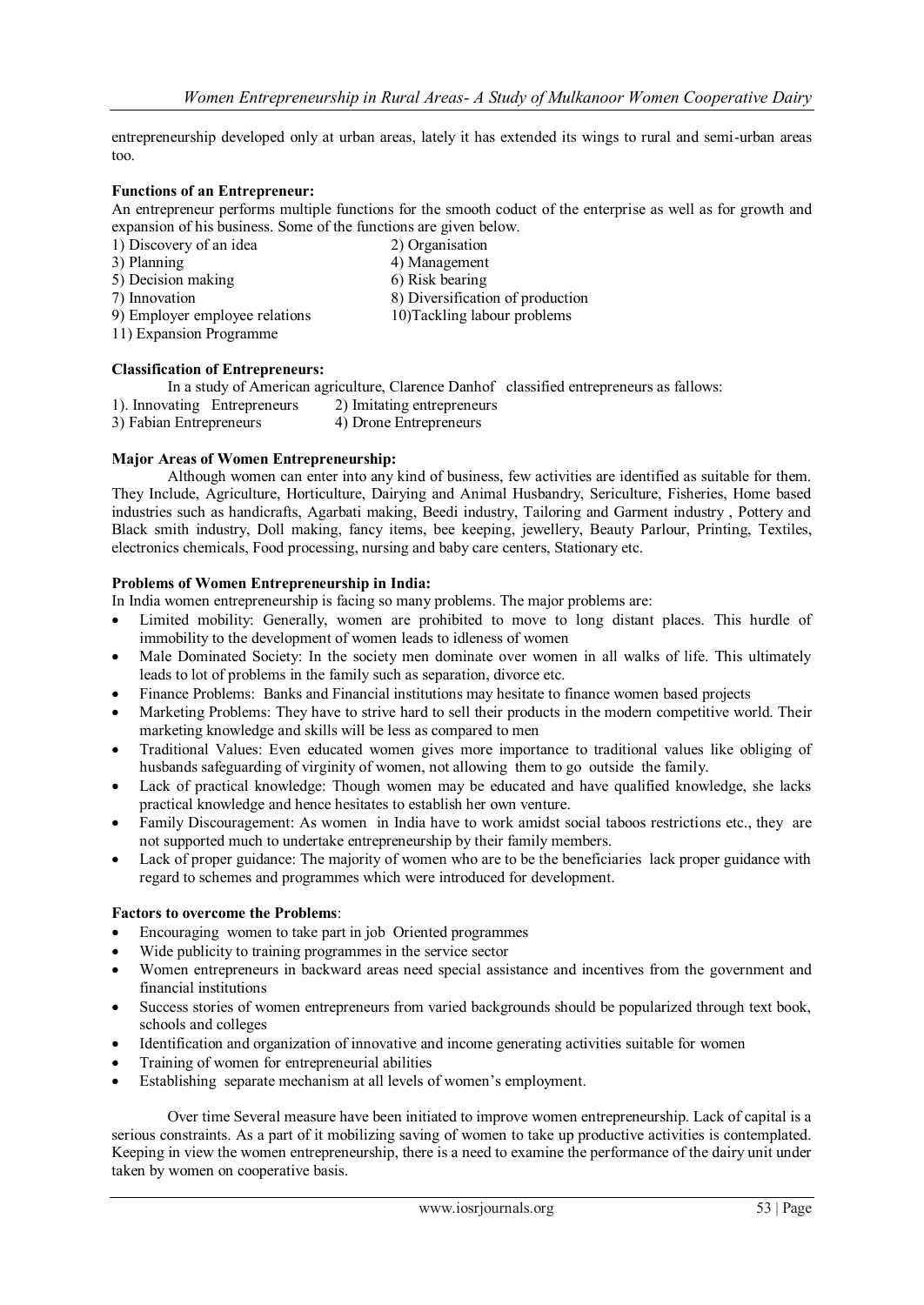The net result has been formation of lakhs of women thrift groups and multifarious productive activities since mid- Eighties. Andhra Pradesh has been in the forefront in the promotion of women thrift groups and encouraging them to take up productive ventures. Mulkanoor Women's Cooperative Milk Union is karimnagar district of A.P. is one such venture in the recent past.

# **II. Objective and Methodology:**

The main objective of this paper is to analyse the working of a women managed dairy unit in terms of its efficiency and to assess the socio- economic impact on the members. Based on the information obtained through records, the study has analysed the working efficiency of the Union. At the member level, the impact is assessed on the basis of data collected by administering a structured questionnaire on 50 sample members from Mulkanoor village.

#### **Origin:**

Mulkanoor Cooperative Rural Bank and Marketing Society (MCRB) in Karimnagar has been a successful model of a Multi-purpose Co-operative Society meeting all the needs of the farming community under one umbrella, It has been serving this area for the last 50 years. Almost 20 years ago, this bank has promoted women thrift groups in its jurisdiction. Coming in to existence, Mulkanoor Mahila Podupu Sangam (Sangam), it has promoted micro-enterprises such as diary, tailoring etc. to create additional sources of income to the families. Over a period, the thrift group has accumulated savings more than Rs.3 crores as savings. Based on this huge accumulated savings and with the encouragement from the MCRB and Cooperative Development Federation (CDF), the members of these groups have taken up a big venture of women managed diary unit with 25,000 litres of chilling capacity per day. The members of these thrift groups have formed a separate body called Mulkanoor Women's Cooperative Milk Union (Union) to run the dairy.. This Union is covered under the CDF (Saha Vikasa), an organisation serving for the promotion of thrift groups in the state. It has availed the loan facilities and help in organizing village level societies from Saha Vikasa and MCRB.

#### **Organization and Growth:**

For running this dairy unit in the first year, the organizational sphere was confined to cover 8486 members in 68 villages within the radius of 25 KM centering Mulkanoor village. Now the sphere of activity is extended to 102 villages covering 14000 members. Each village will have a committee of milk growers and sellers. The membership is of two kinds - participatory and non-participatory. Participatory members are those who supply 180 liters of milk to the union for six months in a year. They alone will have the right to vote. Those who could not meet this condition are called as non-participatory members. This system naturally encourages the members to become participatory members to have voting rights. The Managing committee consisting of president and 11 other executive members manage the day-today affairs of the enterprise. One managing committee member will represent five to six villages. The participatory members from these villages will elect one executive member. These executive committee members will in turn, elect the president. The executive committee holds ten to sixteen meetings in a year and the participation rate is around 80 to 90 percent. There is a rule that if a member fails to attend three consecutive meetings he/she looses membership of the committee

# **Mobilization of Funds:**

To establish a milk-chilling unit, it required about Rs. 4 corers and this was provided as loan by The Cooperative Development Federation (CDF) to be repaid in easy installments. The Mulkanoor Co-Operative Rural Bank has provided loan to individual members for purchase of milch animals basing on the deposits they have in the thrift groups. This has cleared the decks for the operation of the unit. The chilling dairy unit has been installed and the production and distribution has commenced on 17<sup>th</sup> August 2002. The records show that more than three- fourths of loan amount has been paid to the CDF. In the three years of its functioning, they have accumulated own funds to the tune of 2.7 lakhs as share capital and about Rs. 83 lakh deposits by CDF.

#### **Milk Collection and Distribution:**

The important activity of the Union has been the collection and distribution of milk. The milk collection has gone up from 24.2 lakh litres in the year of its establishment in 2002-03 to 64.67 lakh litres by 2008-09. The cost of transportation is around 31 paise per litre in 2002-03 but it came down to 30 paise in 2008- 09. The average daily sale of milk has gone up from 4.3 thousand litre per day in the first year to 12.8 thousand litre in second year and to 19.6 thousand in third year. During the last three- year period, it has accumulated assets worth of 3.5 corers, most of which is in the form of buildings and plant, chill process equipment, refrigeration system and administrative building. As part of entrepreneurial activity, it offers several technical services that include artificial insemination, insurance to milch animals, grass seed and medicines worth of 47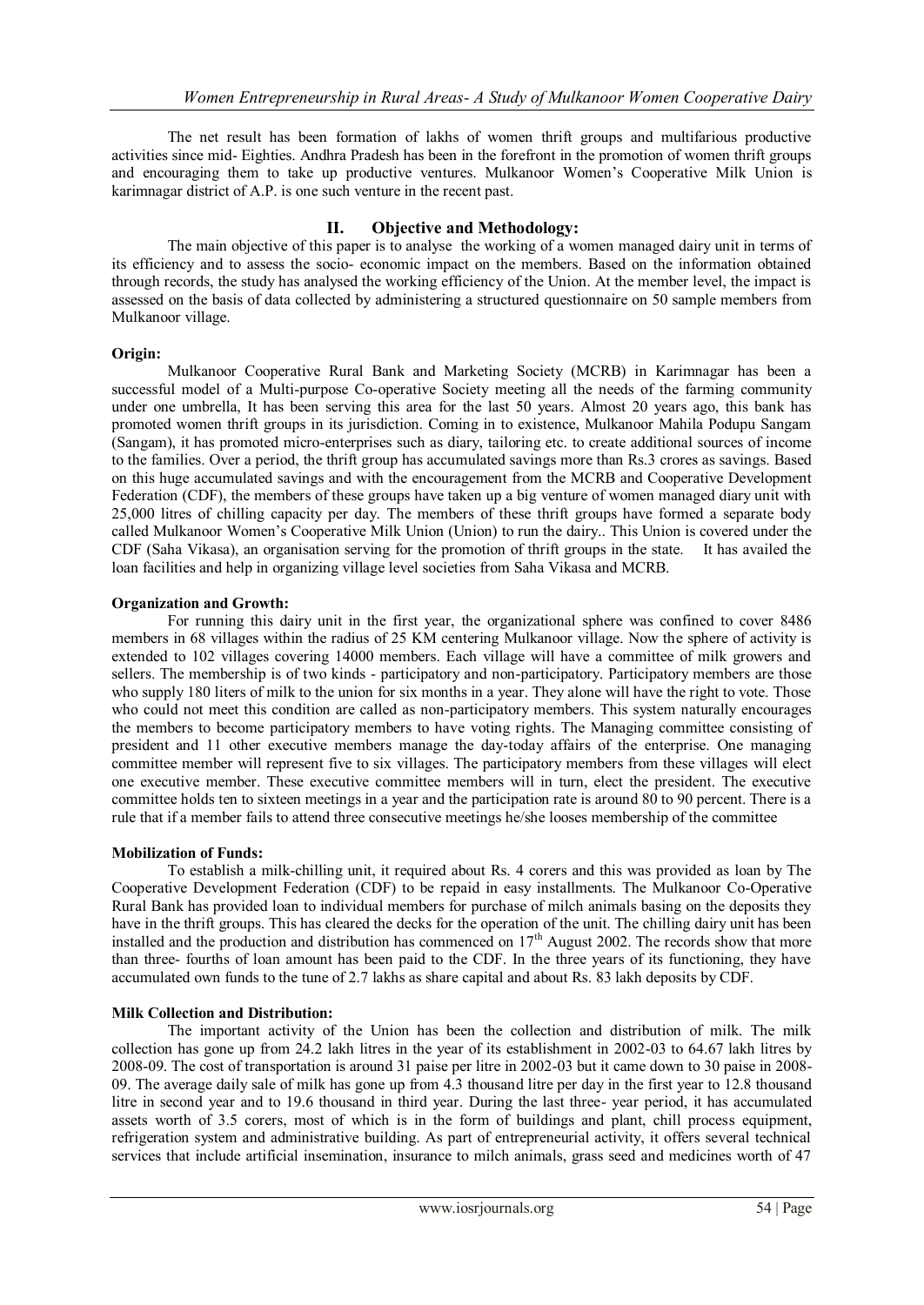lakhs. The successful operation has resulted in gaining surpluses and the milk unit has been distributing bonus shown as price difference to the tune of 18 lakhs and 16 lakhs respectively to the participant members.

## **Input Services:**

The extent of input services obtained by the sample members. Veterinary services are marginally available at only 25 percent. An important input service is the supply of feed. Nearly three-fourth of sample numbers availed this facility. Supply of grass seed is another service that is availed by 54 percent members. Yet another service rendered by the union is that of insurance coverage to the animals as well as persons. The insurance coverage for persons is 42 percent .

#### **Members' Perceptions about the Impact:**

The interactions with members through structured questionnaires on the perceptions about the impact of the dairy unit reveal a positive response. All the respondent members expressed that the scope for gainful employment to the family members has gone up considerably, more particularly for women. They narrated that the periodic droughts and a decline of ground water have resulted in the decline of dependable crop income. There fore, they sought additional source of income through dairy. On the average, they added average revenue of about Rs. 7000/- per family per year. However, the revenue varied between Rs.3 thousand to 8 thousand per member per year. The lactation period ranged between 8 to 9 months. The average milk supply per member per day is about 1.75 litres, however, majority ranged at 2 litres per day. The average price of milk paid to the members is around Rs.10/- but the range varies between Rs.7.4 to 11.34 per litre. This variation is on account of variations in the rate of cream content in the milk. The members are paid every fortnightly without delay. At the time of payment, Rs.5 per member will be deducted as compulsory deposit and will be credited in to the member's account. It is also reported that the members were able to improve their asset position that too in a diversified manner. These assets are yielding constant incomes in the form of sale of milk, interest on deposits and bonus for being the participatory member.

Apart from these direct economic benefits, the additional gains are also being shown to be positive. About 90 percent of the respondent members said that their credit worthiness has gone up with lending institutions like Mulkanoor Cooperative Rural Bank, other banks and agencies at low rates of interest. Responding to the role of the union on other developmental aspects, they said that they were able to learn new skills in rearing milch animals, production of milk and abilities to take up appropriate decisions in their families and in the group. One important social change reported is that of gaining control over few assets, access to assured market and increase in their social mobility. Socially, their membership in the union has improved the status in the family, in the group and in the society.Yet another impact has been that of improved awareness and confidence. Eighty percent respondents have answered affirmatively to this question. When an incident of misuse of funds was noticed with their constant vigilance, they could catch hold of the culprit and removed from the position even. They have also become confident to meet officials and non-officials alike (72 percent). One sad note is that when the differences brewed between the two important promoters of this venture (Males), has reflected in this event. They took sides in the warring groups and influenced the decision-making. When the things were going disarray, the members with mustered confidence and solidarity and resolved their crisis. Now the management and the members feel elated and pride.

# **III. Conclusion:**

The case study clearly shows that the early success of the women thrift groups have not only conferred individual economic/social benefits through micro-enterprises but also raised self confidence and experience to launch bigger ventures in the future. The net result has been the establishment of a group enterprise in the name of Mulkanoor Women's Cooperative Milk Union. However, the support lent by Mulkanoor Cooperative Rural Bank and CDF has also played a crucial role. Having established the dairy unit, the management has shown keen interest and exhibited abilities in the efficient organization in terms of earning surpluses and supply of quality milk at competitive price. The executive members have been attending the meetings regularly at more than 80 percent attendance. Within a short period, it acclaimed good name and their product is a preferred one. It is able to compete with public and private milk enterprises in raising the demand.

Operationally, it has increased the size of enterprise by extending to new areas and members into its fold. The milk supply has also been geared up with growing demand. Their major effort was to minimize the cost of transportation, which is vital for achieving economies to the enterprise. The payments to the milk suppliers have been prompt. Its sphere of activity is not only confined to milk collection and distribution but also to create some infrastructural and technical facilities to its members in the form of input supplies, insurance etc., with a view to promote business as well as welfare of the members. Within a short time, it was able to distribute bonus to its members. These developments and norms go to show that the enterprise is run efficiently.